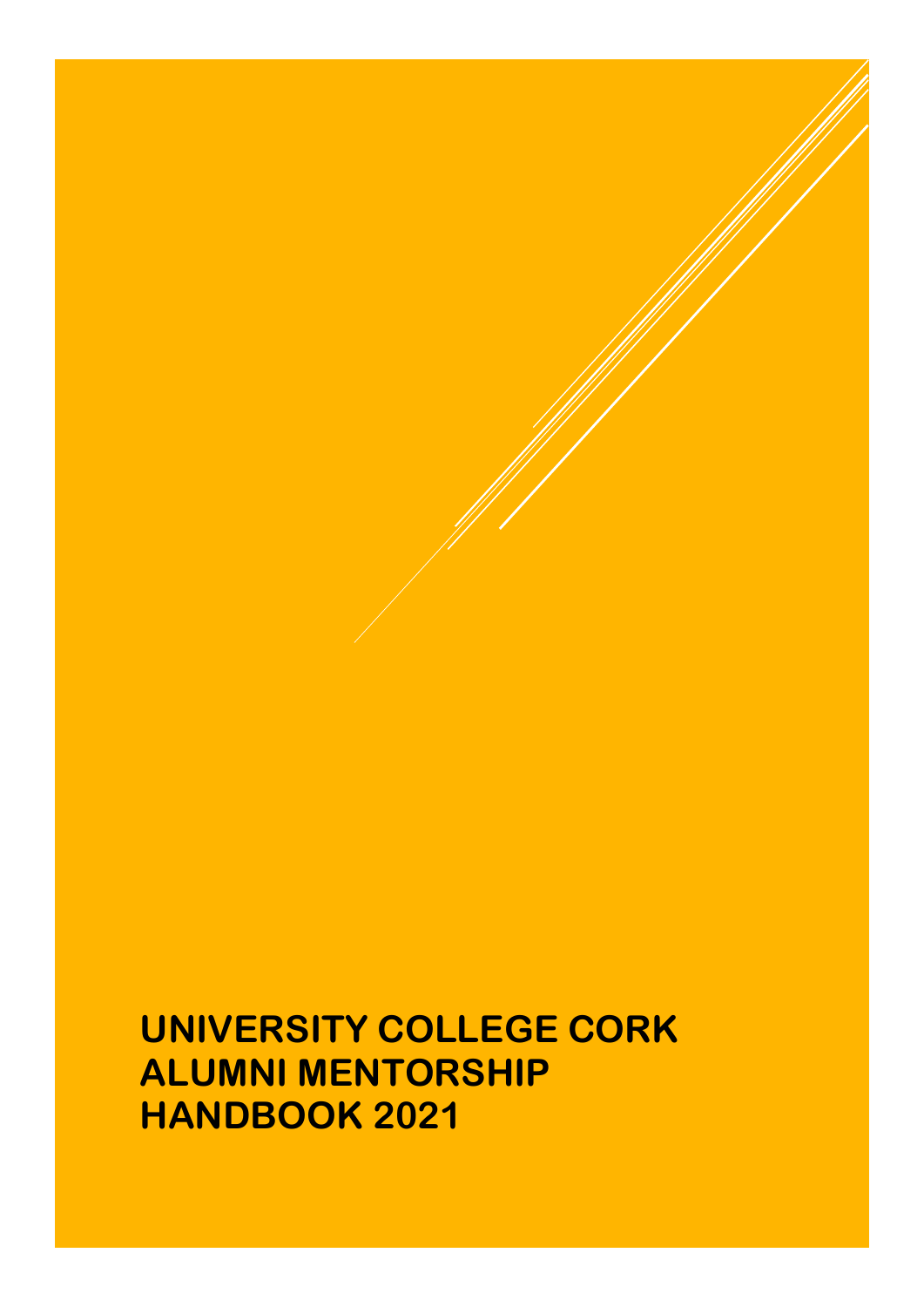

**Alumni and Development** 

**CONNECTING YOU** 

**WING** 



| <b>Mentoring FAQ</b>     | $2 - 4$   |
|--------------------------|-----------|
| <b>Mentor Guidelines</b> | 4 - 8     |
| <b>Mentee Guidelines</b> | $8 - 11$  |
|                          | $12 - 15$ |

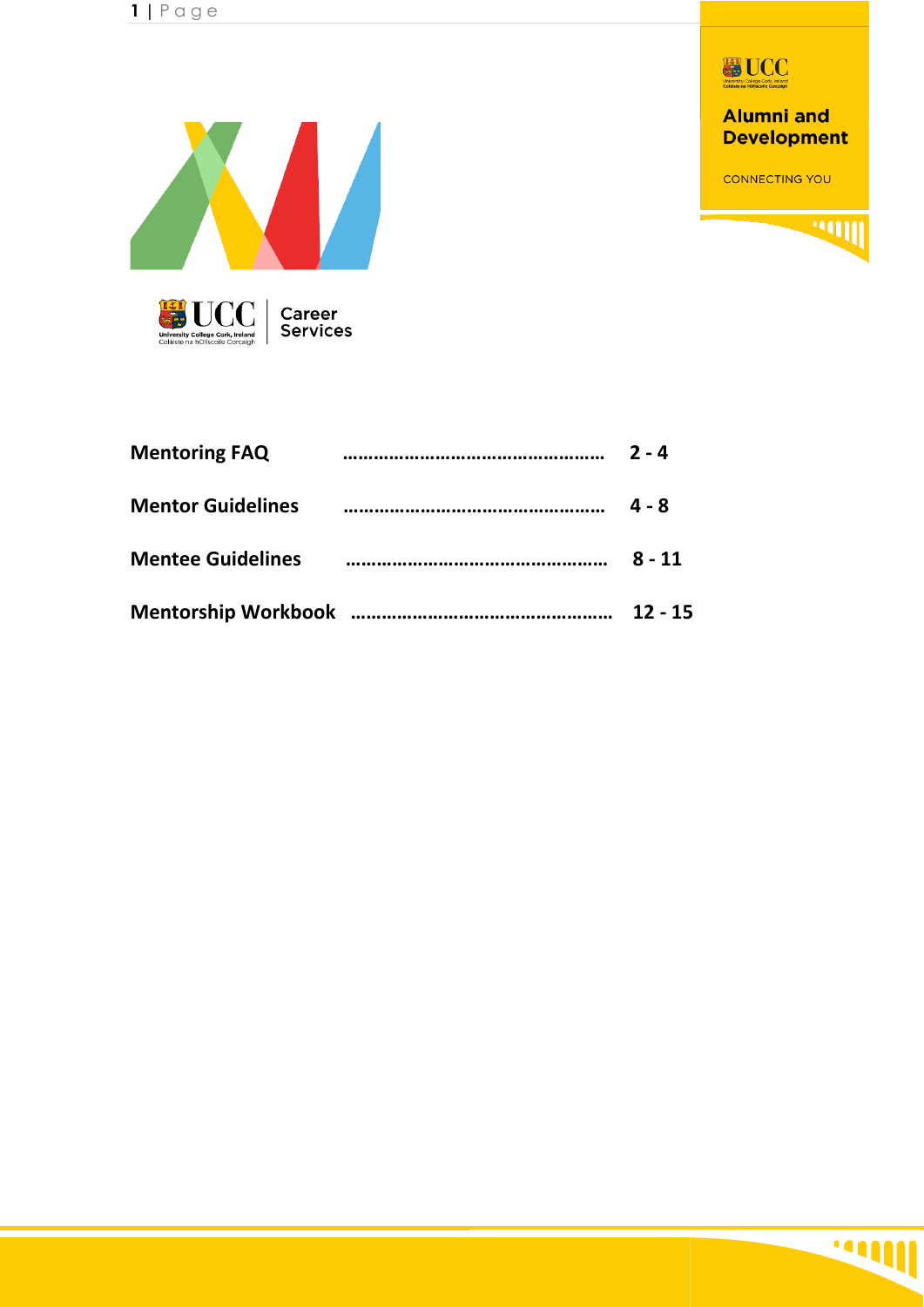# **Mentoring FAQ**

#### **How do I sign up to become an alumni mentor?**

To register your interest, complete our [application form](https://forms.office.com/Pages/DesignPage.aspx?lang=en-US&origin=OfficeDotCom&route=Start#FormId=pVz-Rm-GQk6S6e2HhiRVRXisQlCBgS5KhZgbM-cW_KhUQ0E4SFFET0EwSlJRODQ4WFYwRDhaVUcyVS4u) or contact us directly: [orla.ocallaghan@ucc.ie](mailto:orla.ocallaghan@ucc.ie) 

#### **What are the benefits of becoming an alumni mentor?**

- *Expand your skill set:* Develop your leadership, communication and management skills through mentoring a student who is interested in a career in your field.
- *Enhance your CV:* Volunteering is valued by employers and will add another dimension to your resumé.
- *Gain confidence in your own abilities:* Mentoring gives you an opportunity to reflect on your own achievements and experience, and to realise how far you've come in your own career.
- *Reconnect with UCC:* Give back to your university by helping the next generation make the transition from student to young professional.

#### **What time commitments are involved in mentoring?**

You will be invited to attend an orientation session and a meet and greet with fellow mentors and mentees in October 2021. The mentoring programme consists of three one-hour virtual meetings over the course of six months, organised by the student mentee. We also ask that you are available to offer advice via email and answer any queries your mentee may have when possible.

#### **How will I be matched with a student mentee?**

By completing the [application form,](https://forms.office.com/Pages/DesignPage.aspx?lang=en-US&origin=OfficeDotCom&route=Start#FormId=pVz-Rm-GQk6S6e2HhiRVRXisQlCBgS5KhZgbM-cW_KhUQ0E4SFFET0EwSlJRODQ4WFYwRDhaVUcyVS4u) you are providing us with a mentor profile which we can then use to manually match you with a student mentee who is interested in pursuing a career in your field of expertise.

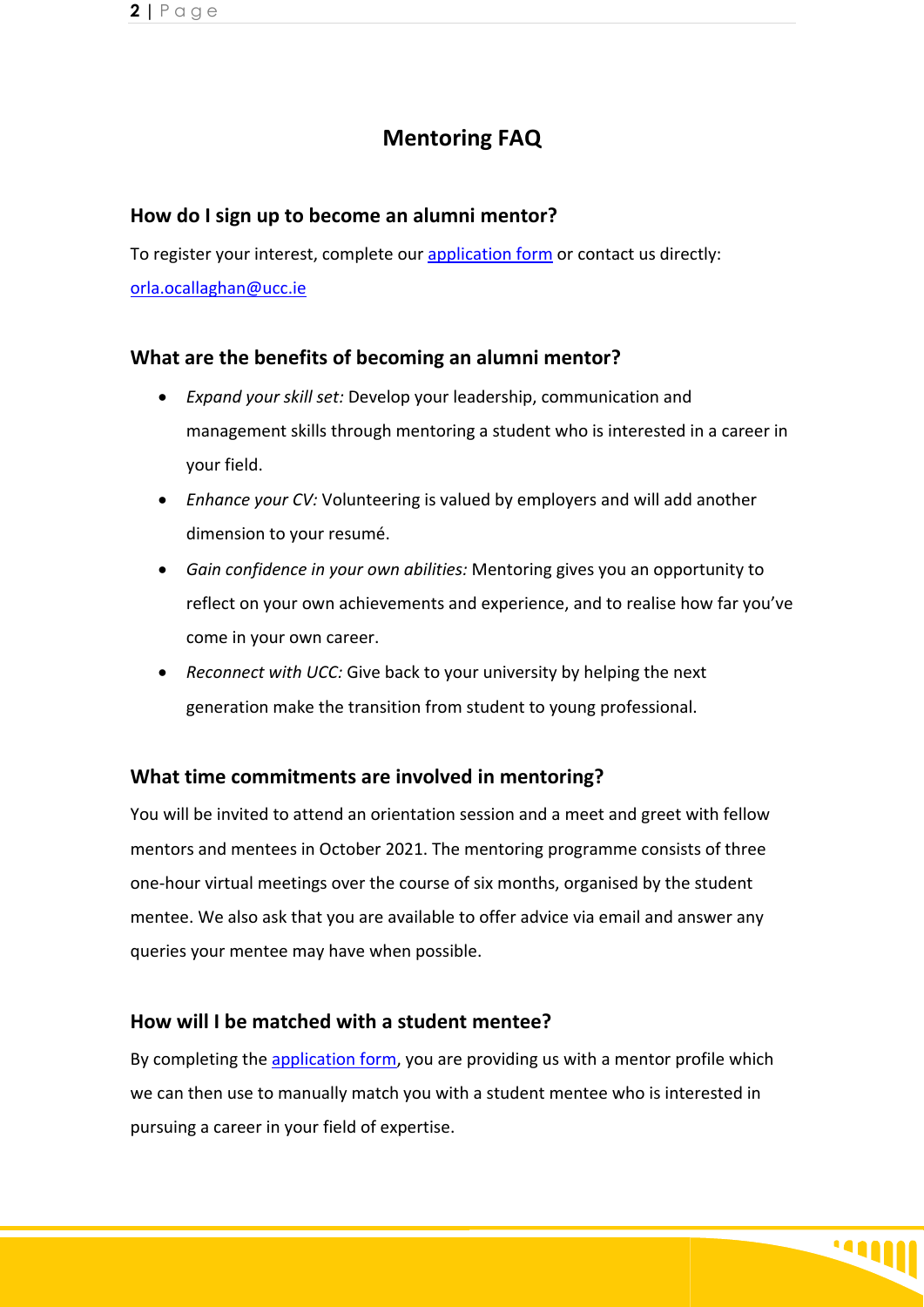#### **Do I need to prepare for each meeting?**

Our programme is mentee-led. This means that the responsibility lies with the student to organize the three meetings, whether online or in person, and to set the agenda for each. We will provide the students with tips and tools to get the most out of their interactions with you.

#### **What is the Mentorship Workbook?**

The Mentorship Workbook is given to each student mentee at the outset of the mentoring programme to track and record their mentoring journey. On completion of the three meetings, your mentee will be asked to submit a Mentorship Tracker. Please encourage your mentee to discuss their reflections with you.

#### **What should I do if the mentoring relationship isn't working out?**

While the mentoring relationship should be beneficial for both mentor and mentee, sometimes it's not the right fit. Please let us know as soon as possible at [orla.ocallaghan@ucc.ie](mailto:orla.ocallaghan@ucc.ie) and we will resolve the issue.

#### **Can I offer feedback on the mentoring programme?**

Yes – at the conclusion of the programme, we will send you a feedback survey to complete.

# **More information on how we use your data can be found via the following links:**

- [University College Cork Data Protection Policy](https://www.ucc.ie/en/media/support/gdpr/DataProtectionPolicyv2.0-UMTOApproved.pdf)
- [Alumni & Supporter Data Protection Policy](https://www.ucc.ie/en/gdpr/dataprotectionnotices/alumniandsupportersdataprotectionnotice/)
- [University College Cork Acceptable Usage Policy](https://www.ucc.ie/en/it-policies/policies/au-pol/)
- **[University College Cork Records Management Policy](https://www.ucc.ie/en/media/support/ocla/universityarchives/documents/RecordsManagmentPolicyDocument.pdf)**
- **[University College Cork Mentor's Data Protection Notice](https://uccireland-my.sharepoint.com/personal/orla_ocallaghan_ucc_ie/Documents/Mentorship%20project%20team/GDPR%20Docs/UCC%20Mentors%20Data%20Protection%20Notice%20V1.docx?web=1)**

**1411**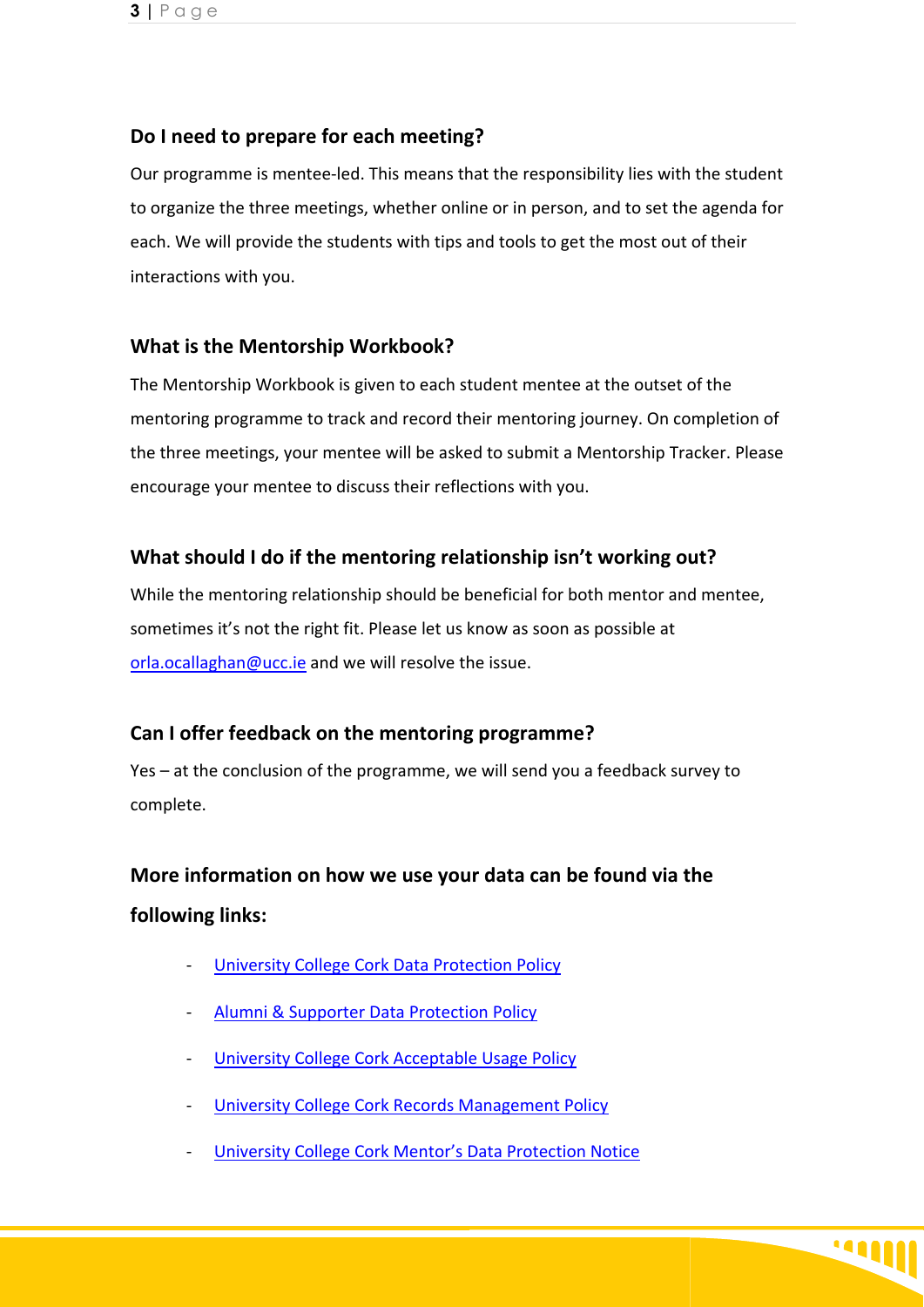#### **Mentee Code of Conduct**

• [University College Cork Student Conduct Guidelines](https://www.ucc.ie/en/media/currentstudents/documents/StudentRules-UCC-Jan2018.pdf)

# **Mentor Guidelines**

Mentorship is a relationship in which a more experienced or more knowledgeable person helps to guide a less experienced or less knowledgeable person. In this case, alumni provide support to students in a variety of ways, through a structured mentorship programme, offering both an opportunity to develop their professional skill-set and career. The below guidelines aim to help make mentoring a success for you.

#### **What it means to be a mentor?**

Mentors can provide support in a wide variety of areas. From discussions around CV building, interview skills to standing out from the crowd and gaining experience, students are keen to hear from those who have gone before them. The specific shape of the relationship is defined by the mentor and mentee and can be an extremely rewarding experience for both.

#### **How to become a mentor?**

We aim to facilitate mentorship in whatever structure best suits you, be it in person or online. If you are interested in becoming a mentor, please complete thi[s form](https://forms.office.com/Pages/DesignPage.aspx?lang=en-US&origin=OfficeDotCom&route=Start#FormId=pVz-Rm-GQk6S6e2HhiRVRXisQlCBgS5KhZgbM-cW_KhUQ0E4SFFET0EwSlJRODQ4WFYwRDhaVUcyVS4u) and a member of the Alumni & Development team will be in touch. If you do not hear from us, please contact [orla.ocallaghan@ucc.ie](mailto:orla.ocallaghan@ucc.ie) 

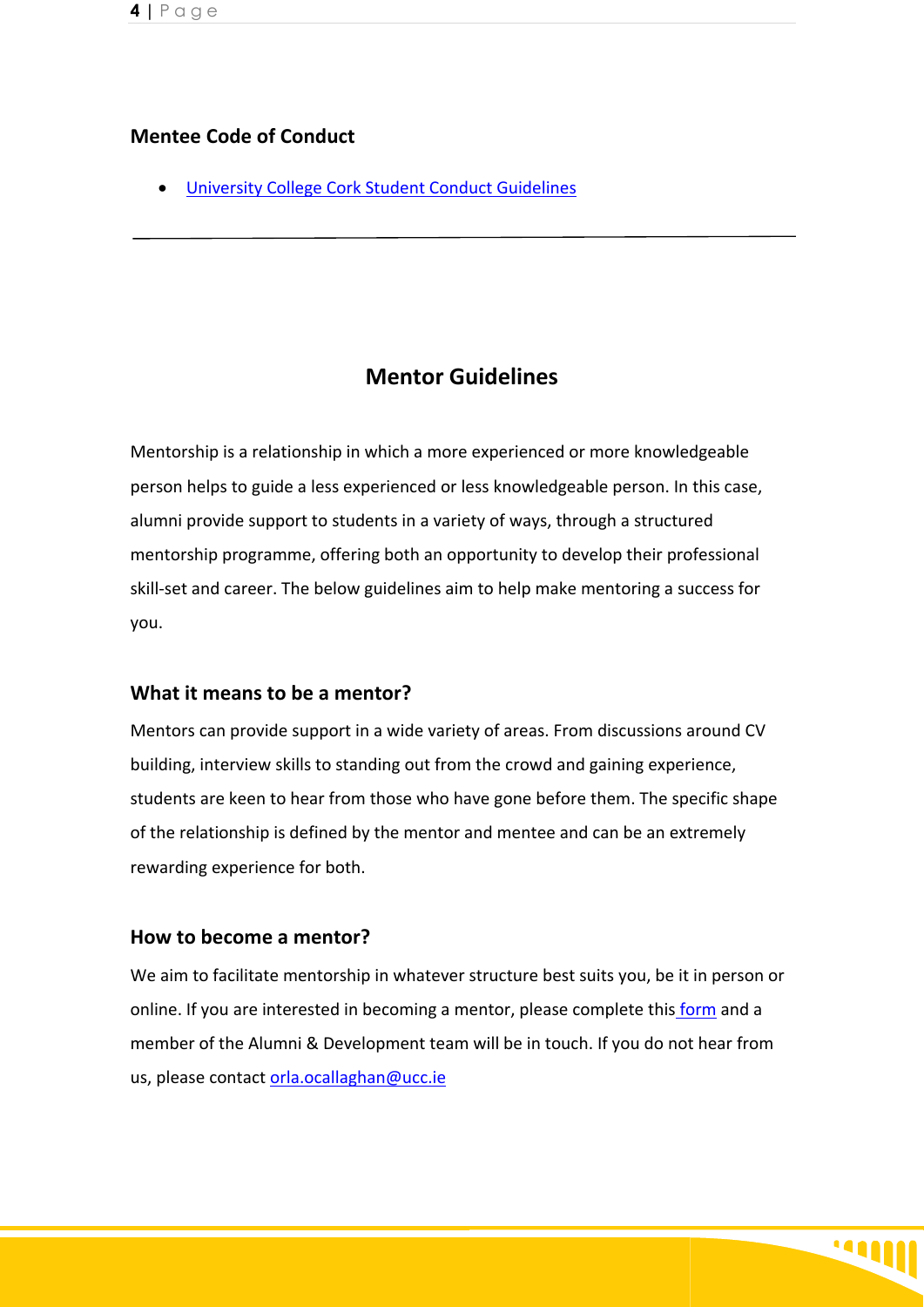#### **Commitment level**

The level of interaction is guided by the mentor/mentee relationship. However, we recommend three one-hour meetings over a 6-month period. Each of these virtual meetings can be structured around a theme based on the mentee needs, to encourage mentors and mentees to get the most from their time. Questions, queries and concerns can also be communicated via email if this works for the specific mentor/mentee. You are in control of how much time you have to give mentoring and can change your level of commitment as you see fit.

You may also be requested to complete mentoring feedback surveys on your experience.

#### **Who can mentor?**

Any graduate, staff member or former staff member of University College Cork can be a mentor. If you do not fall under of these categories, but would like to become a mentor please contact Alumni & Development at [orla.ocallaghan@ucc.ie](mailto:orla.ocallaghan@ucc.ie)

#### **Who should mentor?**

Please do not be put off by the thought that you are not experienced enough or do not have an interesting enough job to be a worthwhile mentor. Your support can be valuable to students at any point in your career. For example:

**Recent graduates** – you can share your insight into finding a first job, applications and interviews, making the most of time at university, and how to successfully transition to working life.

**Mid/Senior career** – you likely have a deep knowledge of the industry sector you work in, and possibly other sectors as well. You are also well-equipped to help students with longer-term career planning and goal-setting, and to help them build confidence and resilience.

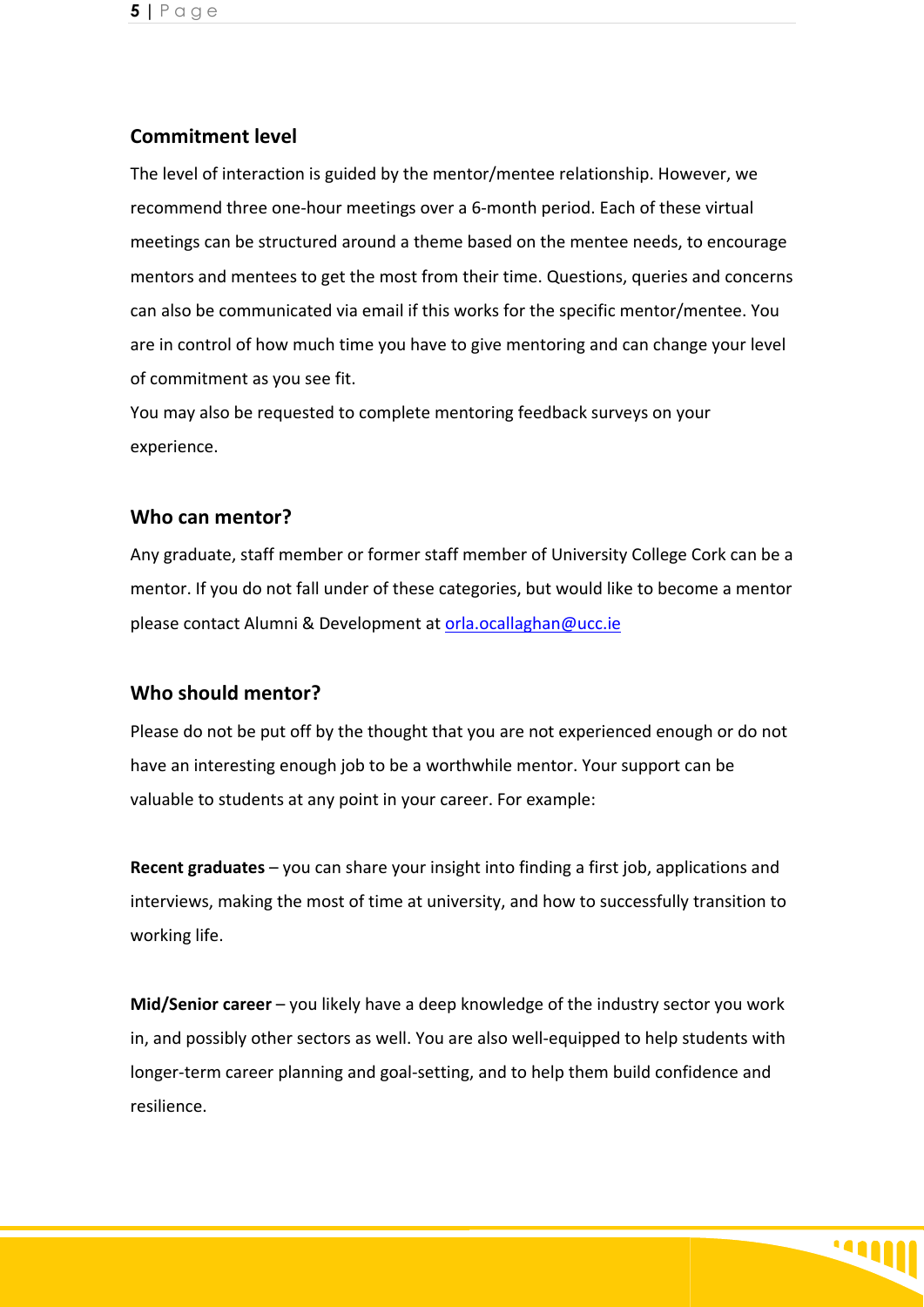**Self-employed** – University College Cork has many entrepreneurial students who are keen to start their own businesses. These students would greatly value your advice on the challenges and rewards of self-employment.

**Postgraduate researcher or an academic** – the many students who consider academic careers can benefit from your experience of academia and of winning research positions and funding.

Our students and alumni take a wide variety of paths in life, we aim to represent all opportunities and experiences in our mentorship programme.

#### **Quick tips for mentors**

If you have just received a mentoring request from a student, these quick tips are for you.

**Consider how you could help -** Your mentee may be able to learn a lot from you even if they are not currently interested in following your career path.

**Tell them about yourself -** If you agree to mentor them, try to tell them a little more about yourself and your interests. This will make them more comfortable and help to get the conversation started.

**Plan your time commitment -** Mentoring can be time-consuming; be realistic about how much time you have for the student before accepting them.

**Ask for more information if you need it -** If you are not sure what this student wants from you or you do not know enough about them, you can send a response to them before accepting them as a mentee.

**Manage their expectations -** If your time is limited, tell them that – and give them a realistic idea of how quickly they will hear back from you.

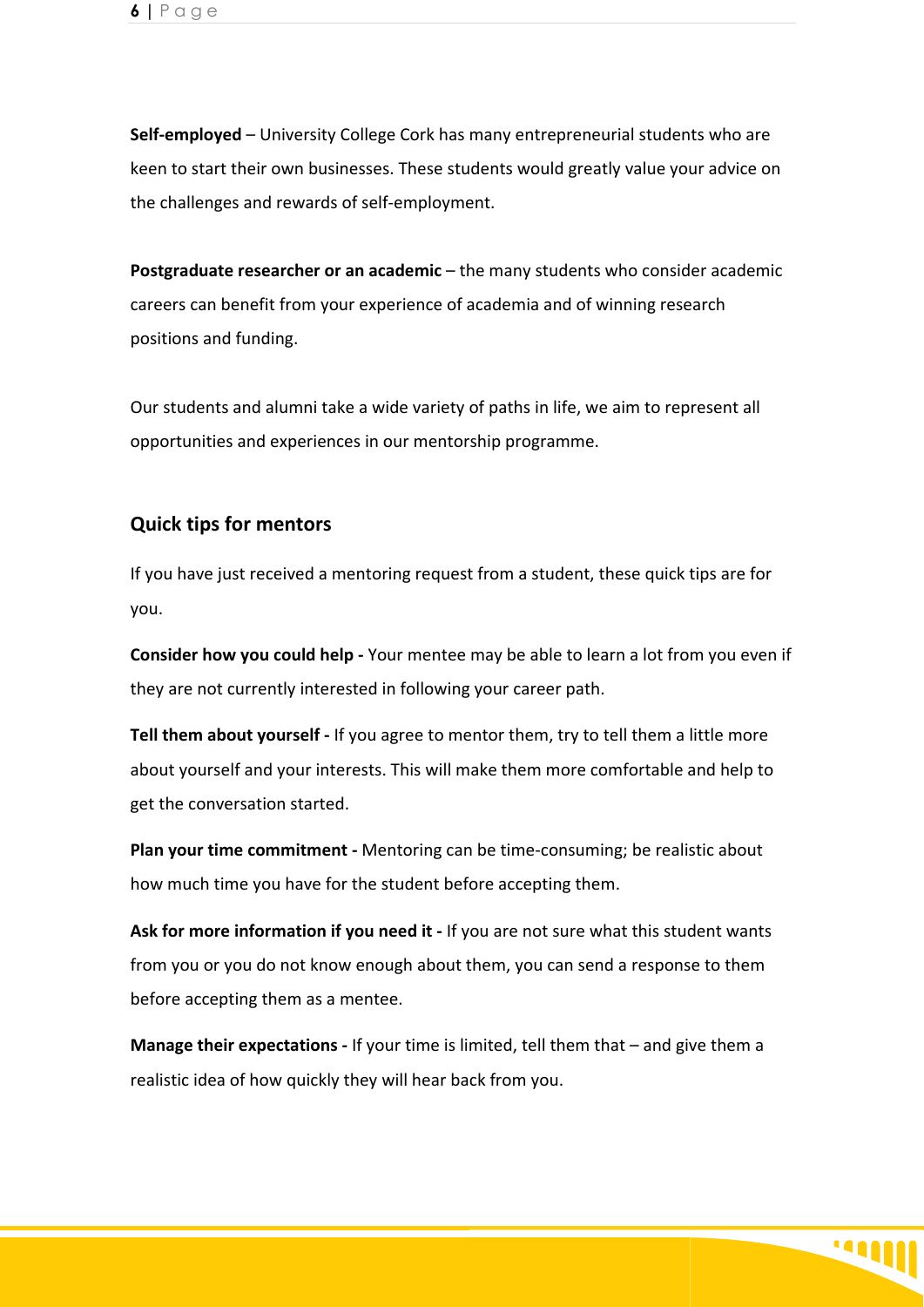**What if your mentee is the wrong fit -** Approaching a mentor takes time and thought and can be nerve-wracking, so a kind response will be appreciated? If you decline a request there should be a good reason to do so. We encourage you to at least have an initial conversation to explore whether the relationship would be mutually beneficial.

#### **Important Principles and Guidelines**

- If you need guidance on how to help progress your mentorship at any point, don't hesitate to get in touch with [orla.ocallaghan@ucc.ie.](mailto:orla.ocallaghan@ucc.ie)
- What if your mentee is the wrong fit? Mentors and mentees can be incompatible for any number of reasons. If you find yourself in this situation, you can contact [orla.ocallaghan@ucc.ie](mailto:orla.ocallaghan@ucc.ie) confidentially and we will try to find you another mentee or find another opportunity to v.
- Should you have any questions in relation to the program, please contact University College Cork Alumni & Development at [orla.ocallaghan@ucc.ie](mailto:orla.ocallaghan@ucc.ie) or Career's Services at [c.kerr@ucc.ie.](mailto:c.kerr@ucc.ie)
- More information on how we use your data can be found via the following links:
	- [University College Cork Data Protection Policy](https://www.ucc.ie/en/media/support/gdpr/DataProtectionPolicyv2.0-UMTOApproved.pdf)
	- [Alumni & Supporter Data Protection Policy](https://www.ucc.ie/en/gdpr/dataprotectionnotices/alumniandsupportersdataprotectionnotice/)
	- [University College Cork Acceptable Usage Policy](https://www.ucc.ie/en/it-policies/policies/au-pol/)
	- [University College Cork Records Management Policy](https://www.ucc.ie/en/media/support/ocla/universityarchives/documents/RecordsManagmentPolicyDocument.pdf)
	- [University College Cork Mentor's Data Protection Notice](https://uccireland-my.sharepoint.com/personal/orla_ocallaghan_ucc_ie/Documents/Mentorship%20project%20team/GDPR%20Docs/UCC%20Mentors%20Data%20Protection%20Notice%20V1.docx?web=1)
- [University College Cork Student Conduct Guidelines](https://www.ucc.ie/en/media/currentstudents/documents/StudentRules-UCC-Jan2018.pdf)

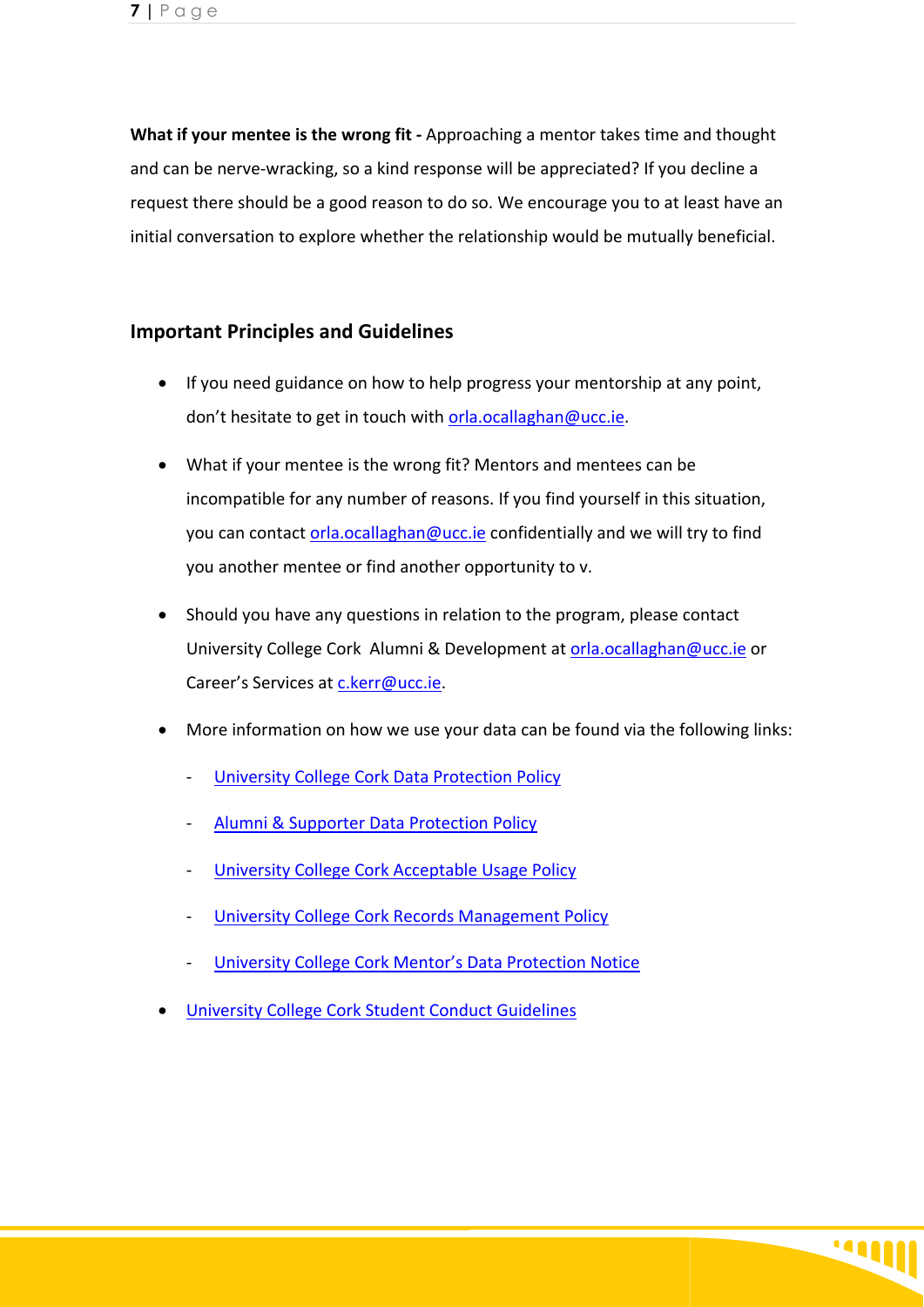#### **Get started now!**

If you are interested in mentoring but would like some further information before completing the [application form](https://forms.office.com/Pages/DesignPage.aspx?lang=en-US&origin=OfficeDotCom&route=Start#FormId=pVz-Rm-GQk6S6e2HhiRVRXisQlCBgS5KhZgbM-cW_KhUQ0E4SFFET0EwSlJRODQ4WFYwRDhaVUcyVS4u)**,** please contact the below directly:

#### **Alumni & Development Office:**

Orla O'Callaghan [\(orla.ocallaghan@ucc.ie\)](mailto:orla.ocallaghan@ucc.ie)

## **Mentee Guidelines**

Mentorship is a relationship in which a more experienced or more knowledgeable person helps to guide a less experienced or less knowledgeable person. In this case, alumni provide support to students in a variety of ways, through a structured mentorship programme, offering both an opportunity to develop their professional skill set and career. The below guidelines aim to help make mentoring a success for you.

#### **What it means to be a mentee?**

Becoming a mentee can be an extremely rewarding experience. Alumni mentors have experience of UCC and navigating the post-university world. Providing unique insights, tips and tricks. Communication is key to a successful mentoring relationship, whether by email, phone, video or face-to-face. Mentors are willing to provide practical help such as reviewing your CV/ LinkedIn profile/ application or interview practice as outlined in the mentorship workbook. To be the best mentee you can be we encourage you to follow these guidelines:

1488

• Be specific, clear and brief in your [application form.](https://forms.office.com/Pages/DesignPage.aspx?lang=en-US&origin=OfficeDotCom&route=Start#FormId=pVz-Rm-GQk6S6e2HhiRVRXisQlCBgS5KhZgbM-cW_KhURFJKVTVWVEo5Q1pTRDFJSk1ONjdYRzJUUS4u)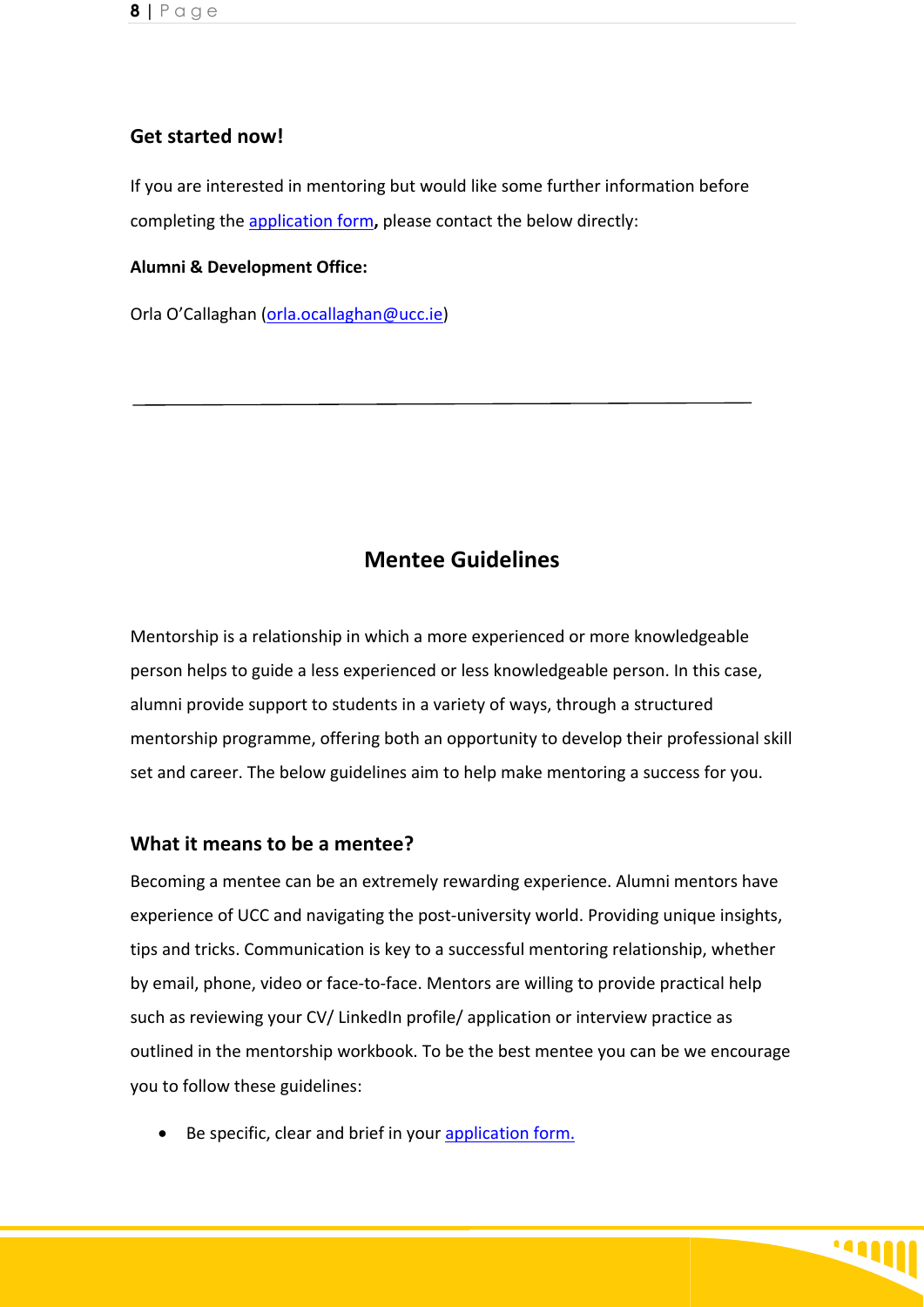- Activities can include: sending a message, requesting a brief conversation by phone or online on a topic e.g. a mentor's day to day job role, requesting a CV/LinkedIn review.
- Thank the mentor for their time.

#### **Commitment level**

The level of interaction is guided by the mentor/mentee relationship. However, we recommend three one-hour meetings over a 6-month period. Each of these virtual meetings can be structured around a theme based on the mentee needs, to encourage mentors and mentees to get the most from their time. Questions, queries and concerns can also be communicated via email if this works for the specific mentor/mentee. You are in control of how much time you have to give to mentoring and can change your level of commitment as you see fit. You will be asked to complete the mentorship workbook, documenting your mentorship journey and signed by your mentor. You may also be requested to complete mentoring feedback surveys on your experience.

#### **How to become a mentee?**

We aim to facilitate mentorship in whatever form best suits you, be it in person or online. If you are interested in becoming a mentee, please complete this [form](https://forms.office.com/Pages/ResponsePage.aspx?id=pVz-Rm-GQk6S6e2HhiRVRXisQlCBgS5KhZgbM-cW_KhURFJKVTVWVEo5Q1pTRDFJSk1ONjdYRzJUUS4u) and a member of the Careers Service team will be in touch. If you do not hear from us, please contact [c.kerr@ucc.ie.](mailto:c.kerr@ucc.ie)

Mentors have a limited amount of resources available to them and we may have to decide which of several mentee applicants to choose from first. Give yourself the best chance of selection by having a complete profile including your interests, aspirations and what you are studying.

**NOTE:** We aim to match all applicants, however in the event you are not matched we will be in touch to discuss other services that can assist you in your career progression.

**MILL**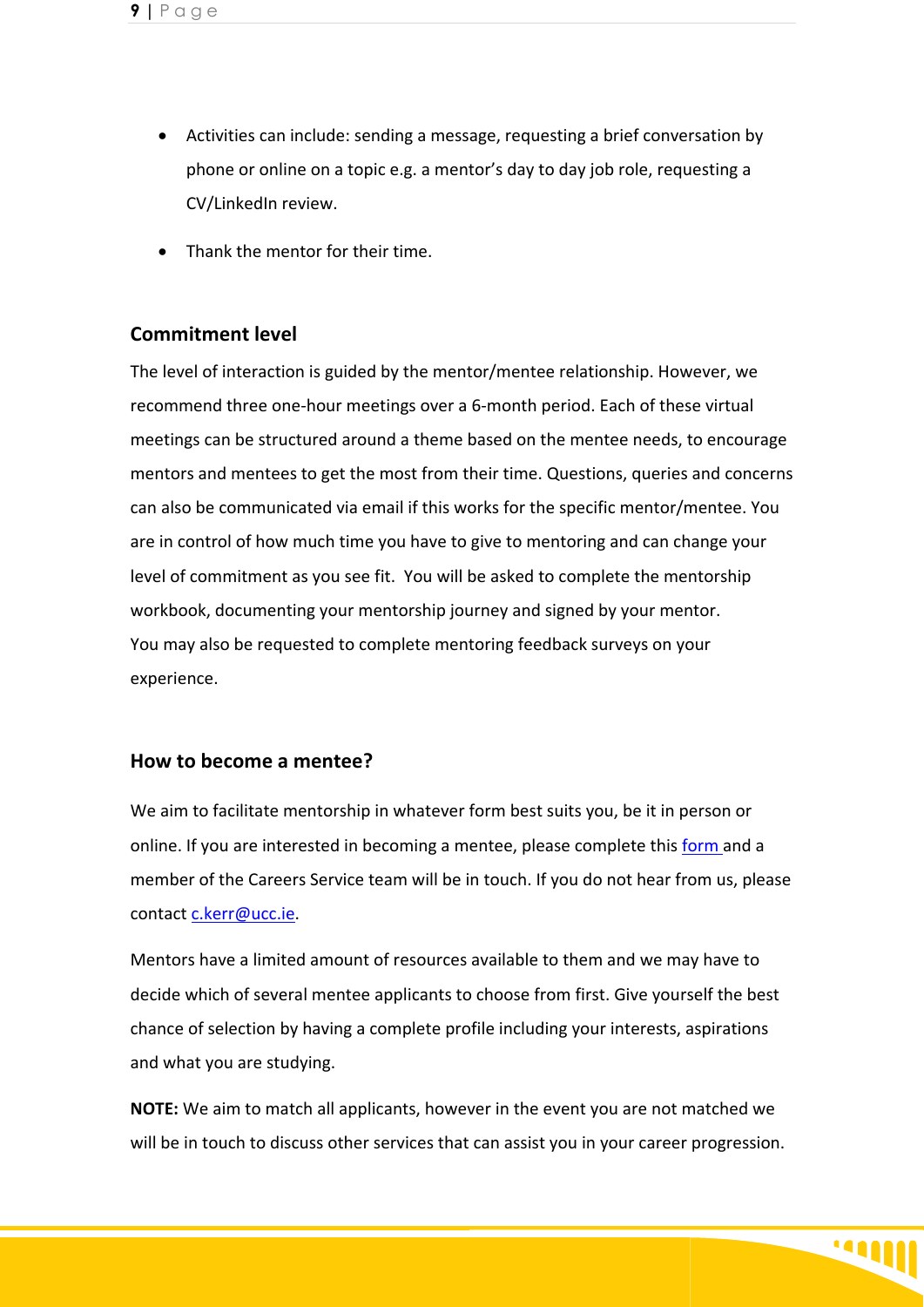#### **I've been matched with a mentor. What next?**

Once you have been matched with a mentor, you will be invited to attend an information session. This session will outline what you can expect from the programme and give you the opportunity to ask any questions you may have. Following this information session, you will be asked to take part in a networking session where you can meet your mentor. Prior to these sessions, you will be provided with information about your mentor. However, we ask you to wait to be formally introduced before reaching out.

Following introductions, you will be connected with your mentor via email. It is up to the mentor/mentee how and when your sessions take place. However, we recommend you aim for three meetings over a six month period. For some suggestions of topics, please refer to the [mentorship workbook.](https://uccireland-my.sharepoint.com/:w:/r/personal/orla_ocallaghan_ucc_ie/_layouts/15/doc2.aspx?sourcedoc=%7B68226E02-AE59-49AA-B072-B0A2839FA48B%7D&file=Mentorship%20Workbook%20-%20V1.docx&action=default&mobileredirect=true&cid=a16a0f81-744d-4e88-b821-5746e8725fca)

#### **Quick tips to get the most from your mentor**

- Take the lead. Remember your mentor is busy and will need you to take the initiative. Set-up meeting dates early on and try to be flexible if the mentor needs to change the schedule.
- Introduce yourself, what year you are in and what you are studying.
- Tell them about your career ideas and plans. If you are unsure of your plans, tell them your areas of interest.
- Be clear about what you hope to gain from mentoring.
- Outline any skills you are interested in honing e.g. networking
- Identify what it is about the mentor that inspires you and ask for more information e.g. 'How did you find/apply for your first/current role?

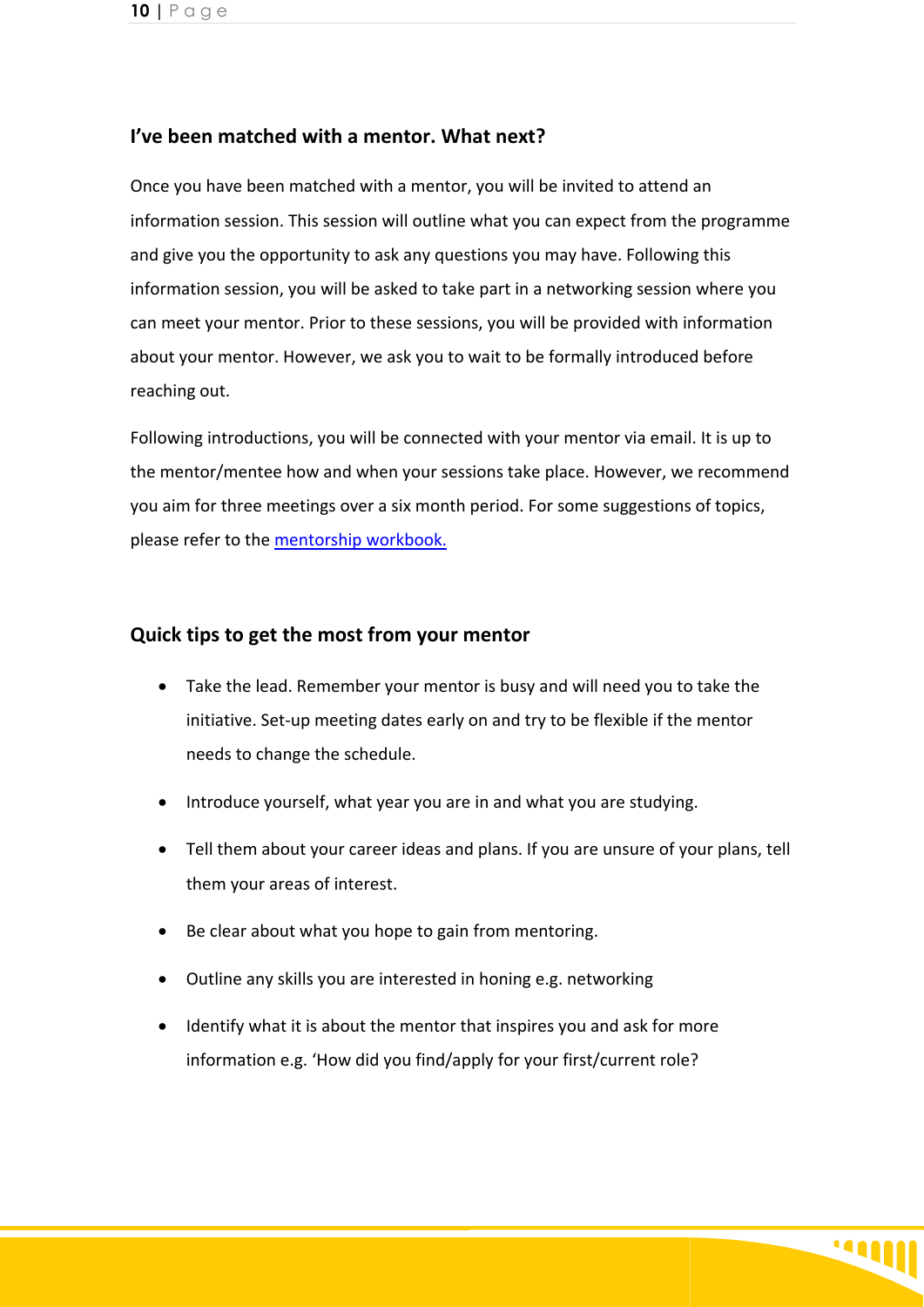#### **Important Principles and Guidelines**

- If you need guidance on how to help progress your mentorship at any point, don't hesitate to get in touch with [c.kerr@ucc.ie.](mailto:c.kerr@ucc.ie)
- What if your mentor is the wrong fit? Mentors and mentees can be incompatible for any number of reasons. If you find yourself in this situation, you can contact [c.kerr@ucc.ie](mailto:c.kerr@ucc.ie) confidentially and we will try to find you another mentor or help you utilise other services in order to progress your career.
- Should you have any questions in relation to the program, please contact University College Cork Career's Services at [c.kerr@ucc.ie](mailto:c.kerr@ucc.ie) or Alumni & Development at [orla.ocallaghan@ucc.ie](mailto:orla.ocallaghan@ucc.ie)
- More information on how we use your data can be found via the following links:
	- [University College Cork Data Protection Policy](https://www.ucc.ie/en/media/support/gdpr/DataProtectionPolicyv2.0-UMTOApproved.pdf)
	- [Alumni & Supporter Data Protection Policy](https://www.ucc.ie/en/gdpr/dataprotectionnotices/alumniandsupportersdataprotectionnotice/)
	- [University College Cork Acceptable Usage Policy](https://www.ucc.ie/en/it-policies/policies/au-pol/)
	- **[University College Cork Records Management Policy](https://www.ucc.ie/en/media/support/ocla/universityarchives/documents/RecordsManagmentPolicyDocument.pdf)**
	- [University College Cork Mentor's Data Protection Notice](https://uccireland-my.sharepoint.com/personal/orla_ocallaghan_ucc_ie/Documents/Mentorship%20project%20team/GDPR%20Docs/UCC%20Mentors%20Data%20Protection%20Notice%20V1.docx?web=1)
- [University College Cork Student Conduct Guidelines](https://www.ucc.ie/en/media/currentstudents/documents/StudentRules-UCC-Jan2018.pdf)

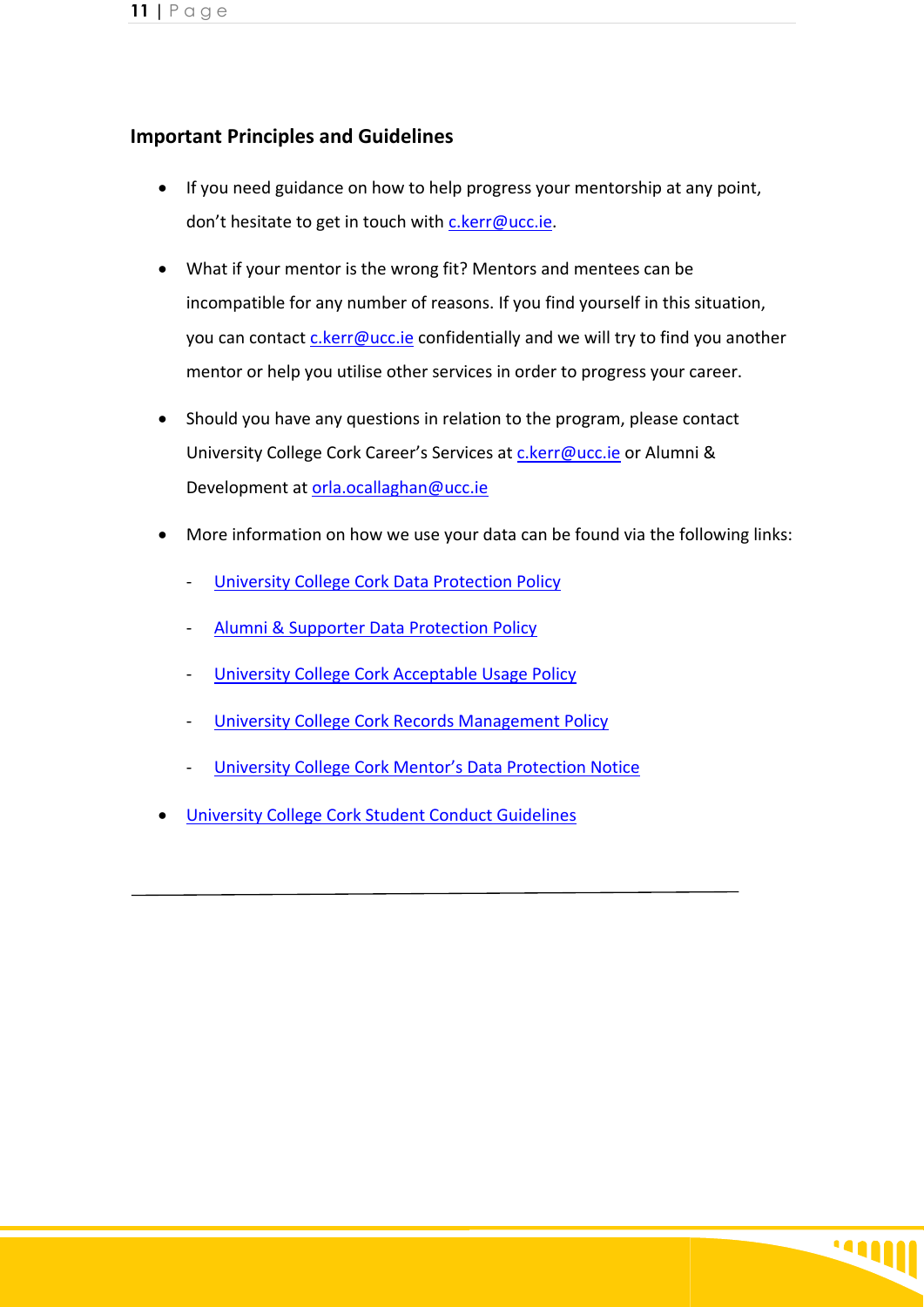# **Mentorship Workbook**

Use the following pages to track and reflect on your mentoring journey. To complete the mentoring programme, you must have at least three meetings with your mentor and track your progress below. You must return the completed workbook via the [Mentorship tracker](https://forms.office.com/Pages/DesignPage.aspx?auth_pvr=OrgId&auth_upn=orla.ocallaghan%40ucc.ie&origin=OfficeDotCom&lang=en-US&route=Start#FormId=pVz-Rm-GQk6S6e2HhiRVRXisQlCBgS5KhZgbM-cW_KhUOUxSREpaVTVJV1BVVEpXVTdOSjNIVUVQRi4u&Preview=%7B%22PreviousTopView%22%3A%22None%22%7D) by **31 March 2022**.

#### **Setting the agenda for each meeting:**

As the mentee, it is your responsibility to schedule meetings with your mentor, decide on the location (in person or online) and set the agenda. You should have a list of questions and discussion topics for your mentor for each meeting. While the topics of each meeting are entirely up to you and your mentor, we suggest the following loose structure:

#### **Meeting 1: Introductions & Goal Setting**

- What jobs can I work in after my degree?
- How can I tell which careers would suit me?
- What is the best route to working in my area of interest?

#### **Meeting 2: Professional Development**

- How can I stand out from the competition?
- Which postgrad should I choose?
- How should I go about organising my own internships or voluntary experience?

#### **Meeting 3: Presentation & Employability**

- Networking, both online & off
- CV review
- Interview practice

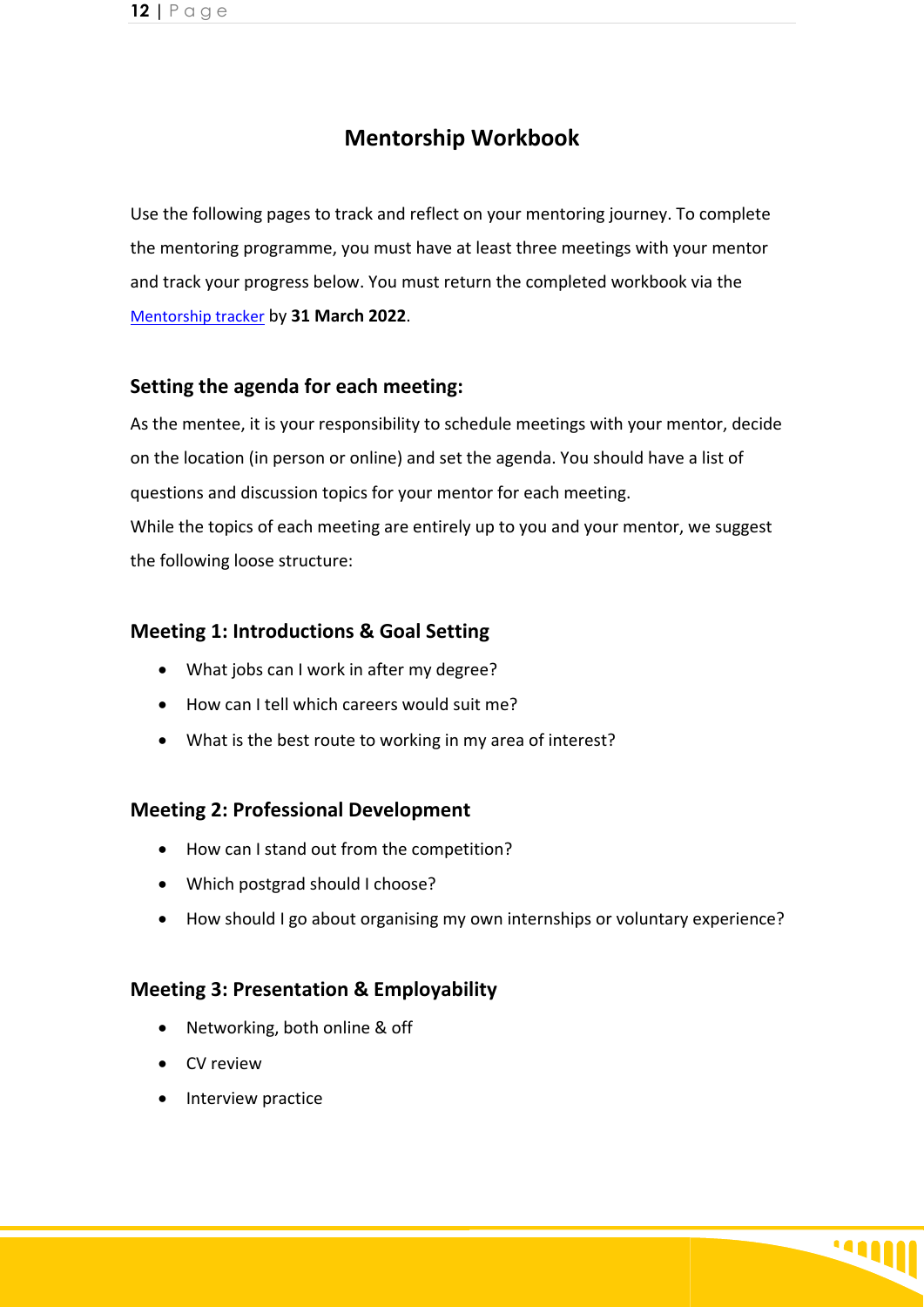# **Track your Journey!**

# **Mentorship Goals:**

At the outset of your mentoring journey, write down three goals or outcomes that you aim to get out of the programme:

| 1.                   |                                                                                                                       |
|----------------------|-----------------------------------------------------------------------------------------------------------------------|
|                      |                                                                                                                       |
|                      | <u> 1989 - Johann Stoff, deutscher Stoff, der Stoff, der Stoff, der Stoff, der Stoff, der Stoff, der Stoff, der S</u> |
| 2.                   |                                                                                                                       |
|                      |                                                                                                                       |
|                      |                                                                                                                       |
| 3.                   |                                                                                                                       |
|                      |                                                                                                                       |
|                      |                                                                                                                       |
| <b>Meeting 1:</b>    |                                                                                                                       |
|                      |                                                                                                                       |
|                      |                                                                                                                       |
|                      |                                                                                                                       |
| Actions:             |                                                                                                                       |
|                      |                                                                                                                       |
|                      |                                                                                                                       |
|                      |                                                                                                                       |
|                      |                                                                                                                       |
|                      |                                                                                                                       |
| Notes & Reflections: |                                                                                                                       |
|                      |                                                                                                                       |
|                      |                                                                                                                       |
|                      |                                                                                                                       |
|                      |                                                                                                                       |
|                      |                                                                                                                       |
|                      |                                                                                                                       |
|                      |                                                                                                                       |
|                      |                                                                                                                       |
|                      |                                                                                                                       |

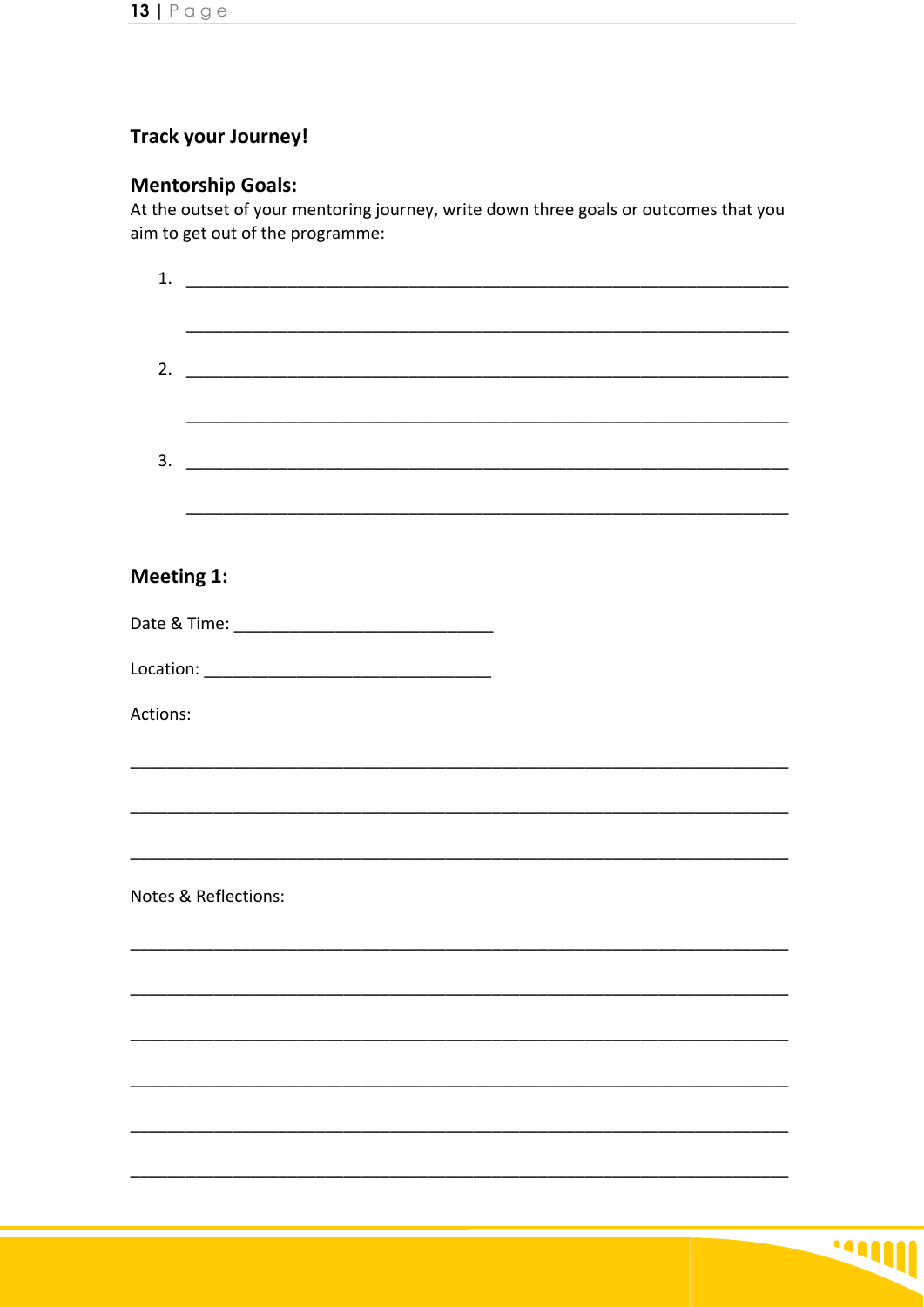| Actions:          |                      |  |  |  |
|-------------------|----------------------|--|--|--|
|                   |                      |  |  |  |
|                   |                      |  |  |  |
|                   |                      |  |  |  |
|                   |                      |  |  |  |
|                   | Notes & Reflections: |  |  |  |
|                   |                      |  |  |  |
|                   |                      |  |  |  |
|                   |                      |  |  |  |
|                   |                      |  |  |  |
|                   |                      |  |  |  |
| <b>Meeting 3:</b> |                      |  |  |  |
|                   |                      |  |  |  |
|                   |                      |  |  |  |
| Actions:          |                      |  |  |  |
|                   |                      |  |  |  |
|                   |                      |  |  |  |
|                   |                      |  |  |  |
|                   |                      |  |  |  |
|                   | Notes & Reflections: |  |  |  |
|                   |                      |  |  |  |
|                   |                      |  |  |  |
|                   |                      |  |  |  |